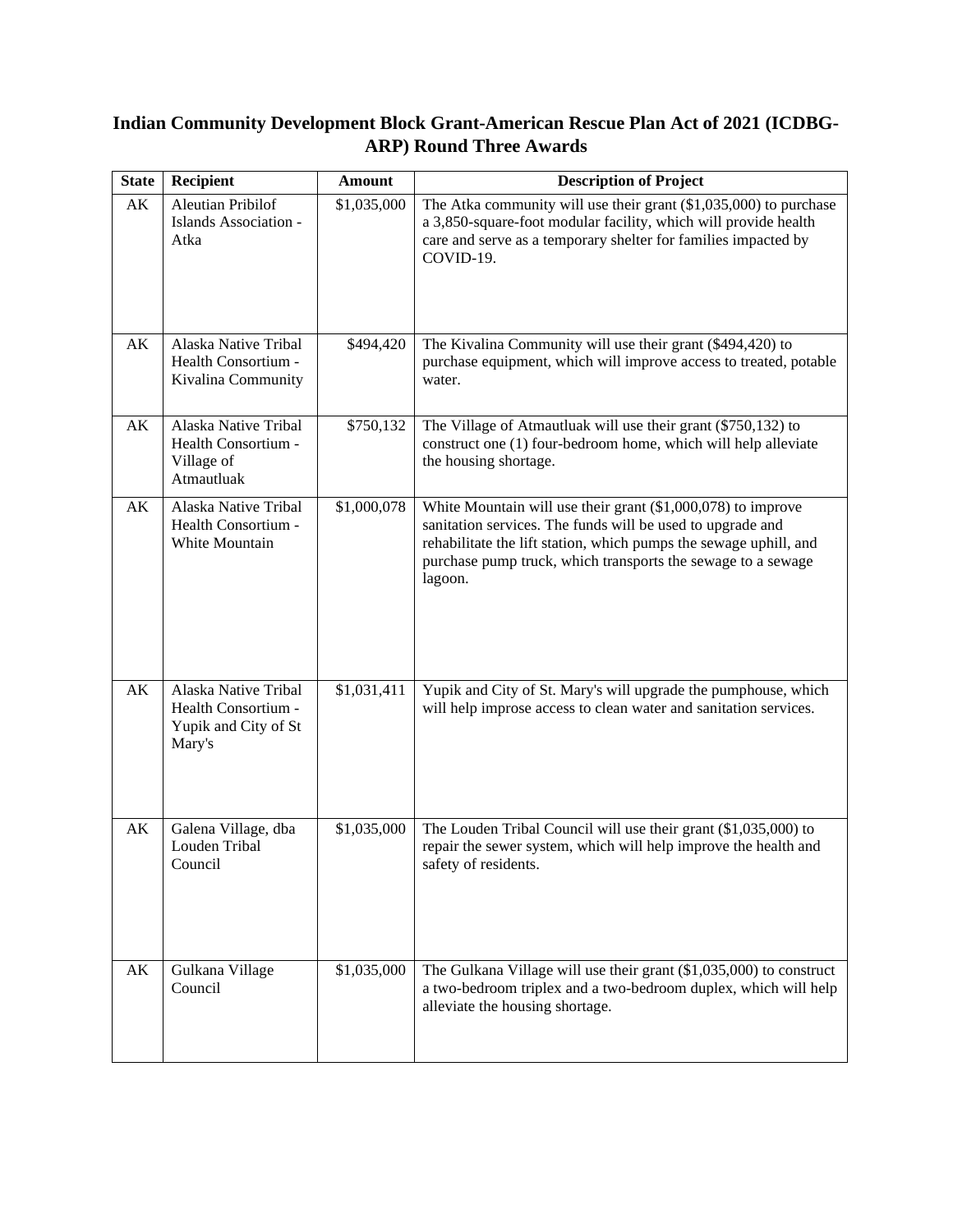| AK                     | Huslia Village                             | \$983,702   | The Huslia Village will use their grant (\$983,702) to install two<br>water and sewer jumper lines, which will help improve water<br>distribution and help avoid further erosion of the river bank.                                                                    |
|------------------------|--------------------------------------------|-------------|------------------------------------------------------------------------------------------------------------------------------------------------------------------------------------------------------------------------------------------------------------------------|
| AK                     | King Island Native<br>Community            | \$1,035,000 | The King Island Native Community will use their grant<br>$(\$1,035,000)$ to construct four $(4)$ homes, which will help alleviate<br>the housing shortage.                                                                                                             |
| $\mathbf{A}\mathbf{K}$ | Native Village of<br><b>Brevig Mission</b> | \$1,035,000 | The Native Village of Brevig Mission will use their grant<br>$(\$1,035,000)$ to construct four $(4)$ homes, which will help alleviate<br>the housing shortage.                                                                                                         |
| $\mathbf{A}\mathbf{K}$ | Native Village of<br>Diomede               | \$1,035,000 | The Native Village of Diomede will use their grant (\$1,035,000)<br>to construct four (4) homes, which will help alleviate the housing<br>shortage.                                                                                                                    |
| AK                     | Native Village of<br>Gakona                | \$1,035,000 | The Native Village of Gakona will use their grant (\$1,035,000) to<br>construct a childcare facility to provide essential child care to<br>working families.                                                                                                           |
| AK                     | Native Village of<br>Marshall              | \$1,035,000 | The Native Village of Marshall will use their grant (\$1,035,000)<br>to construct three (3) small homes, which will help alleviate the<br>housing shortage, and renovate two (2) buildings, which will<br>provide temporary shelter for families impacted by COVID-19. |
| AΚ                     | Native Village of<br>Napaimute             | \$838,180   | The Native Village of Napaimute will use their grant (\$838,180)<br>to construct a tiny home, which will help alleviate the housing<br>shortage, and to purchase necessary equipment to support housing<br>and community infrastructure projects.                      |
| АK                     | Native Village of<br>Savoonga              | \$1,035,000 | The Native Village of Savoonga will use their grant (\$1,035,000)<br>to construct four (4) homes, which will help alleviate the housing<br>shortage.                                                                                                                   |
| AK                     | Native Village of St.<br>Michael           | \$1,035,000 | The Native Village of St. Michael will use their grant<br>$(\$1,035,000)$ to help finance the construction of twenty-six $(26)$<br>tiny homes, which will help alleviate the housing shortage.                                                                         |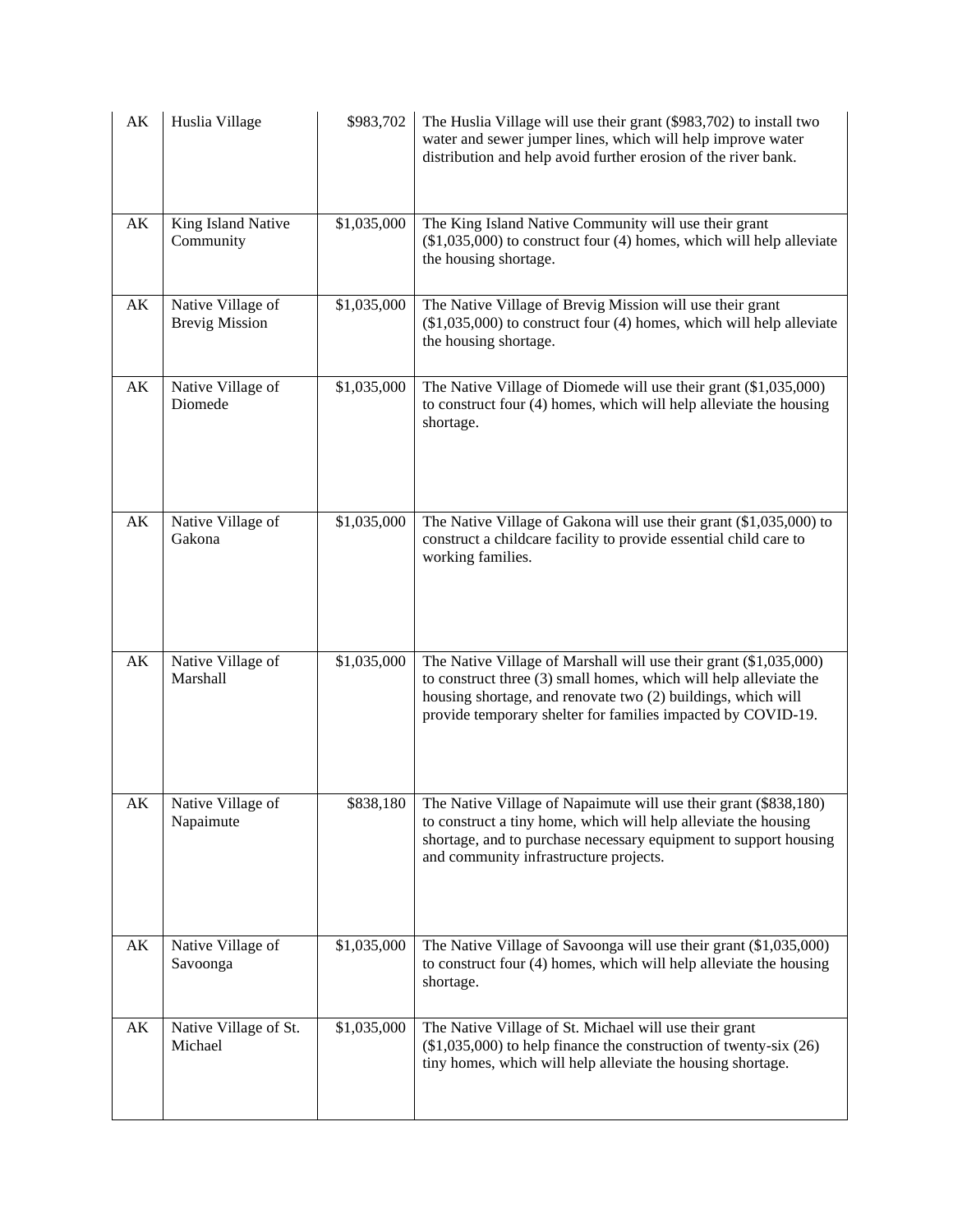| AK                     | Native Village of<br>Tanana       | \$1,030,000 | The Native Village of Tanana will use their grant (\$1,030,000) to<br>rehabilitate an old hotel, which will provide temporary shelter for<br>families impacted by COVID-19.                       |
|------------------------|-----------------------------------|-------------|---------------------------------------------------------------------------------------------------------------------------------------------------------------------------------------------------|
| AK                     | Native Village of<br>Tuluksak     | \$725,053   | The Native Village of Tuluksak will use their grant (\$725,053) to<br>construct and repair the water and sewer infrastructure.                                                                    |
| AK                     | Nome Eskimo<br>Community          | \$1,035,000 | The Nome Eskimo Community will use their grant (\$1,035,000)<br>to finance the construction of two (2) homes, which will help<br>alleviate the housing shortage.                                  |
| $\mathbf{A}\mathbf{K}$ | <b>Rampart Village</b><br>Council | \$1,035,000 | The Rampart Village Council will use their grant (\$1,035,000) to<br>construct three (3) single-family homes, which will help alleviate<br>the housing shortage.                                  |
| AK                     | Sitka Tribe of Alaska             | \$1,035,000 | The Sitka Tribe of Alaska will use their grant $(\$1,035,000)$ to<br>construct a multifamily housing project with four (4) housing<br>units, which will help alleviate the housing shortage.      |
| $\mathbf{A}\mathbf{K}$ | Village of Kotlik                 | \$662,448   | The Village of Kotlik will use their grant (\$662,448) to purchase<br>equipment, which help make it possible to relocate homes (that are<br>unihabitable due to soil erosion) to safer locations. |
| AK                     | Village of Ohogamiut              | \$779,240   | The Village of Ohogamiut will use their grant (\$779,240) to<br>renovate an existing building, which will provide medical<br>services.                                                            |
| AK                     | Village of Venetie                | \$800,000   | The Village of Venetie will use their grant (\$800,000) to build two<br>(2) two-bedroom homes, which will help alleviate the housing<br>shortage.                                                 |
| $\mathbf{A}\mathbf{Z}$ | Hualapai Tribe                    | \$1,035,000 | The Hualapai Tribe will use their grant (\$1,035,000) to acquire<br>five (5) trailers, which will help alleviate the housing shortage.                                                            |
| $\mathbf{A}\mathbf{Z}$ | Yavapai-Apache<br>Nation          | \$600,000   | The Yavapai-Apache Nation will use their grant (\$600,00) to<br>renovate 13 community buildings where services are provided to<br>Tribal members.                                                 |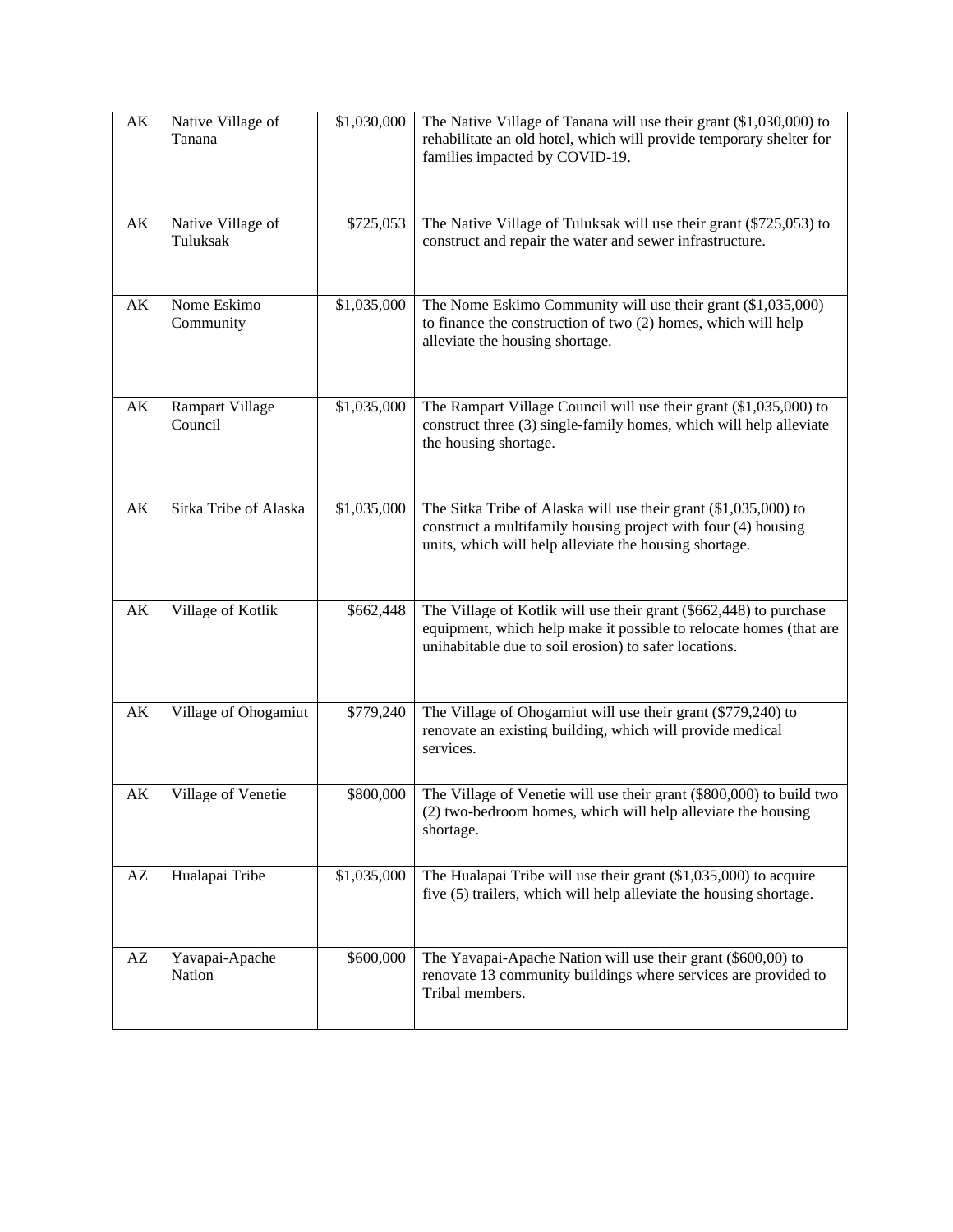| CA        | <b>Big Sandy Rancheria</b><br><b>Band of Western</b><br>Mono Indians | \$1,027,890 | The Big Sandy Rancheria Band of Western Mono Indians will use<br>their grant $(\$1,027,890)$ to purchase land that includes three<br>existing buildings. The buildings have 14,300 square feet of space<br>to provide medical services to families impacted by COVID-19.                                          |
|-----------|----------------------------------------------------------------------|-------------|-------------------------------------------------------------------------------------------------------------------------------------------------------------------------------------------------------------------------------------------------------------------------------------------------------------------|
| CA        | Big Valley Band of<br>Pomo Indians                                   | \$1,035,000 | The Big Valley Band of Pomo Indians will use their grant<br>$(\$1,035,000)$ to construct a facility, which will provide medical<br>services to families impacted by COVID-19.                                                                                                                                     |
| CA        | Iipay Nation of Santa<br>Ysabel                                      | \$820,000   | The Iipay Nation of Santa Ysabel will use their grant (\$820,000)<br>to acquire an emergency readiness mobile command vehicle,<br>which will provide medical services.                                                                                                                                            |
| CA        | La Posta Band of<br><b>Mission Indians</b>                           | \$1,035,000 | The La Posta Band of Mission Indians will use their grant<br>$(\$1,035,00)$ to build one $(1)$ home and prepare the infrastructure<br>for a adjacent second home, which will help alleviate the housing<br>shortage.                                                                                              |
| CA        | Mechoopda Indian<br>Tribe of Chico<br>Rancheria                      | \$1,017,979 | The Mechoopda Indian Tribe of Chico Rancheria will use their<br>grant (\$1,017,979) to aquire an existing apartment complex, which<br>will help alleviate the housing shortage. In addition the Tribe will<br>acquire a mobile kitchen and a mobile quarantine unit.                                              |
| <b>CA</b> | Middletown<br>Rancheria of Pomo<br>Indians of California             | \$1,034,500 | The Middletown Rancheria of Pomo Indians of California will use<br>their grant $(\$1,034,500)$ to construct a facility, which will provide<br>medical services for families impacted by COVID-19. In addition,<br>funds will be used to construct a tiny home, which will help<br>alleviate the housing shortage. |
| CA        | North Fork Rancheria<br>of Mono Indians of<br>California             | \$1,035,000 | The North Fork Rancheria of Mono Indians of California will use<br>their grant $(\$1,035,000)$ to acquire three $(3)$ homes, which will<br>help alleviate the housing shortage.                                                                                                                                   |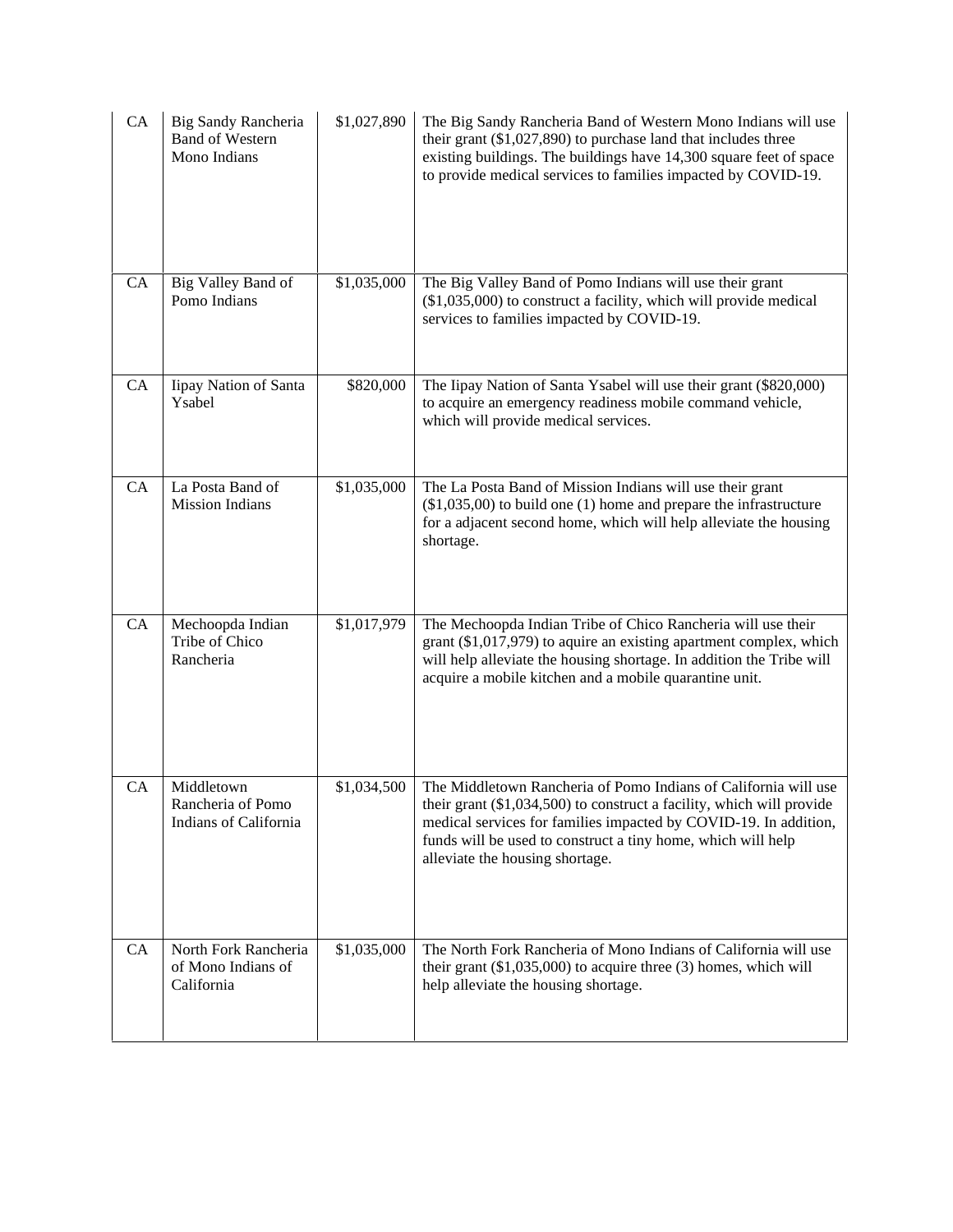| CA        | Pinoleville Pomo<br>Nation                         | \$1,035,000 | The Pinoleville Pomo Nation will use their grant $(\$1,035,000)$ to<br>purchase a modular unit, which will provide medical services for<br>families impacted by COVID-19.                                                        |
|-----------|----------------------------------------------------|-------------|----------------------------------------------------------------------------------------------------------------------------------------------------------------------------------------------------------------------------------|
| CA        | Ramona Band of<br>Cahuilla                         | \$1,035,000 | The Ramona Band of Cahuilla will use their grant (\$1,035,000) to<br>build a microgrid system to store solar energy to homes and<br>essential facilities.                                                                        |
| CA        | Round Valley Indian<br>Housing Authority           | \$1,725,000 | The Round Valley Indian Housing Authority will use their grant<br>(\$1,725,000) to renovate homes and to develop a food bank.                                                                                                    |
| CA        | Santa Ynez Chumash                                 | \$1,000,035 | Santa Ynez Chumash will use their grant (\$1,000,035) to renovate<br>forty-four (44) homes, which will help alleviate the housing<br>shortage and overcrowding                                                                   |
| IA        | Sac and Fox Tribe of<br>the Mississippi in<br>Iowa | \$1,035,000 | The Sac and Fox Tribe of the Mississippi in Iowa will use their<br>grant $(\$1,035,000)$ to construct an apartment complex with twelve<br>(12) unit, which will help alleviate the housing shortage.                             |
| LA        | Coushatta Tribe of<br>Louisiana                    | \$1,035,000 | The Coushatta Tribe of Louisiana will use their grant (\$1,035,000)<br>to construct a building, which will provide critical services to<br>Tribal members and children, including educational services and a<br>resource center. |
| <b>ME</b> | Indian Township<br><b>Tribal Government</b>        | \$671,100   | The Indian Township Tribal Government will use their grant<br>(\$671,100) to renovate forty-five (45) homes, which will help<br>alleviate the housing shortage.                                                                  |
| ME        | Penobscot Nation                                   | \$940,057   | The Penobscot Nation will use their grant (\$940,057) to renovate<br>thirteen (13) homes and construct four (4) tiny homes, which will<br>help alleviate the housing shortage.                                                   |
| <b>MN</b> | Leech Lake Band of<br>Ojibwe                       | \$1,724,644 | The Leech Lake Band of Ojibwe will use their grant (\$1,724,644)<br>to renovate a vacant building, which will serve as an emergency<br>food bank and distribution center.                                                        |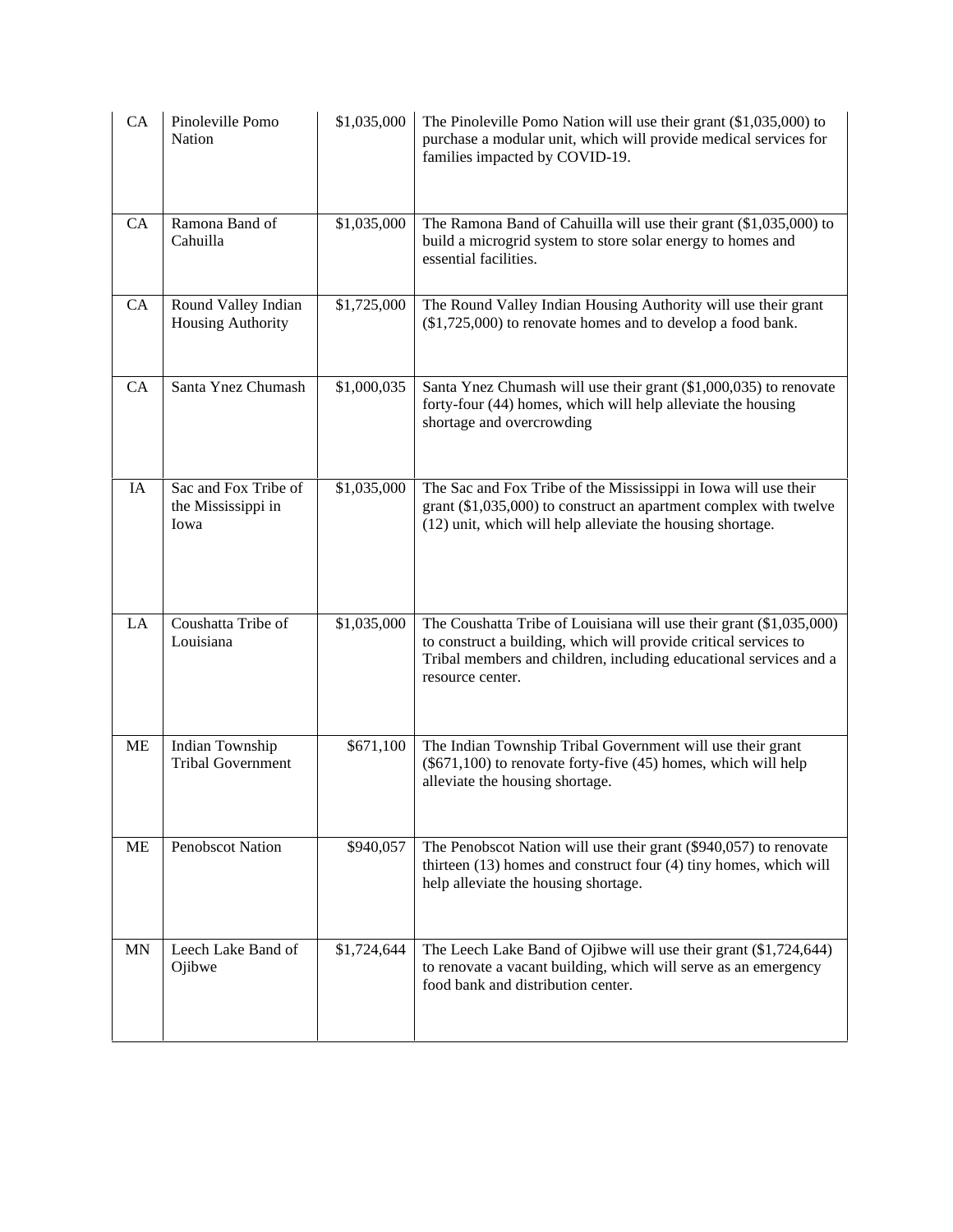| MT        | <b>Apsaalooke Nation</b><br><b>Housing Authority</b> | \$1,725,000 | The Apsaalooke Nation Housing Authority will use their grant<br>$(\$1,725,000)$ to purchase seven $(7)$ modular homes, which will<br>provide temporary shelter for families impacted by COVID-19.                                                                                      |
|-----------|------------------------------------------------------|-------------|----------------------------------------------------------------------------------------------------------------------------------------------------------------------------------------------------------------------------------------------------------------------------------------|
| <b>ND</b> | Spirit Lake Tribe                                    | \$1,725,000 | The Spirit Lake Tribe will use their grant $(1,725,000)$ to renovate<br>an existing building, which will serve as a homeless shelter.                                                                                                                                                  |
| ND        | <b>Standing Rock Sioux</b><br>Tribe                  | \$1,725,000 | The Standing Rock Sioux Tribe will use their grant (\$1,725,000)<br>to construct a new food distribution center.                                                                                                                                                                       |
| NE        | Northern Ponca<br>Housing Authority                  | \$1,035,000 | The Northern Ponca Housing Authority will use their grant<br>$($1,035,000)$ to construct and acquire new homes, as well as<br>renovate existing homes, which will help alleviate the housing<br>shortage.                                                                              |
| NE        | Santee Sioux Tribal<br>Housing Authority             | \$1,035,000 | The Santee Sioux Tribal Housing Authority will use their grant<br>$(\$1,035,000)$ to rehabilitate thirty-six $(36)$ housing units, which<br>will help alleviate the housing shortage.                                                                                                  |
| $\rm{NM}$ | Laguna Housing<br>Development                        | \$1,035,000 | Laguna Housing Development will use their grant (\$1,035,000) to<br>construct three (3) modular homes, which will help alleviate the<br>housing shortage.                                                                                                                              |
| $\rm{NM}$ | Mescalero Apache<br>Tribe                            | \$1,035,000 | The Mescalero Apache Tribe will use their grant (\$1,035,000) to<br>support the construction of forty (40) affordable rental housing<br>units, which will help alleviate the housing shortage.                                                                                         |
| $\rm{NM}$ | Picuris Pueblo Indian<br>Tribe                       | \$1,035,000 | The Picuris Pueblo Indian Tribe will use their grant (\$1,035,000)<br>to build six (6) new homes, which will help alleviate the housing<br>shortage. In addition the Tribe will purchase a mobile unit, which<br>will provide temporary shelter for families impacted by COVID-<br>19. |
| <b>NM</b> | Pueblo de Cochiti<br>Housing Authority               | \$1,035,000 | The Pueblo de Cochiti Housing Authority will use their grant<br>$(\$1,035,000)$ to rehabilitate thirty-five $(35)$ homes, which will help<br>alleviate the housing shortage and address overcrowding                                                                                   |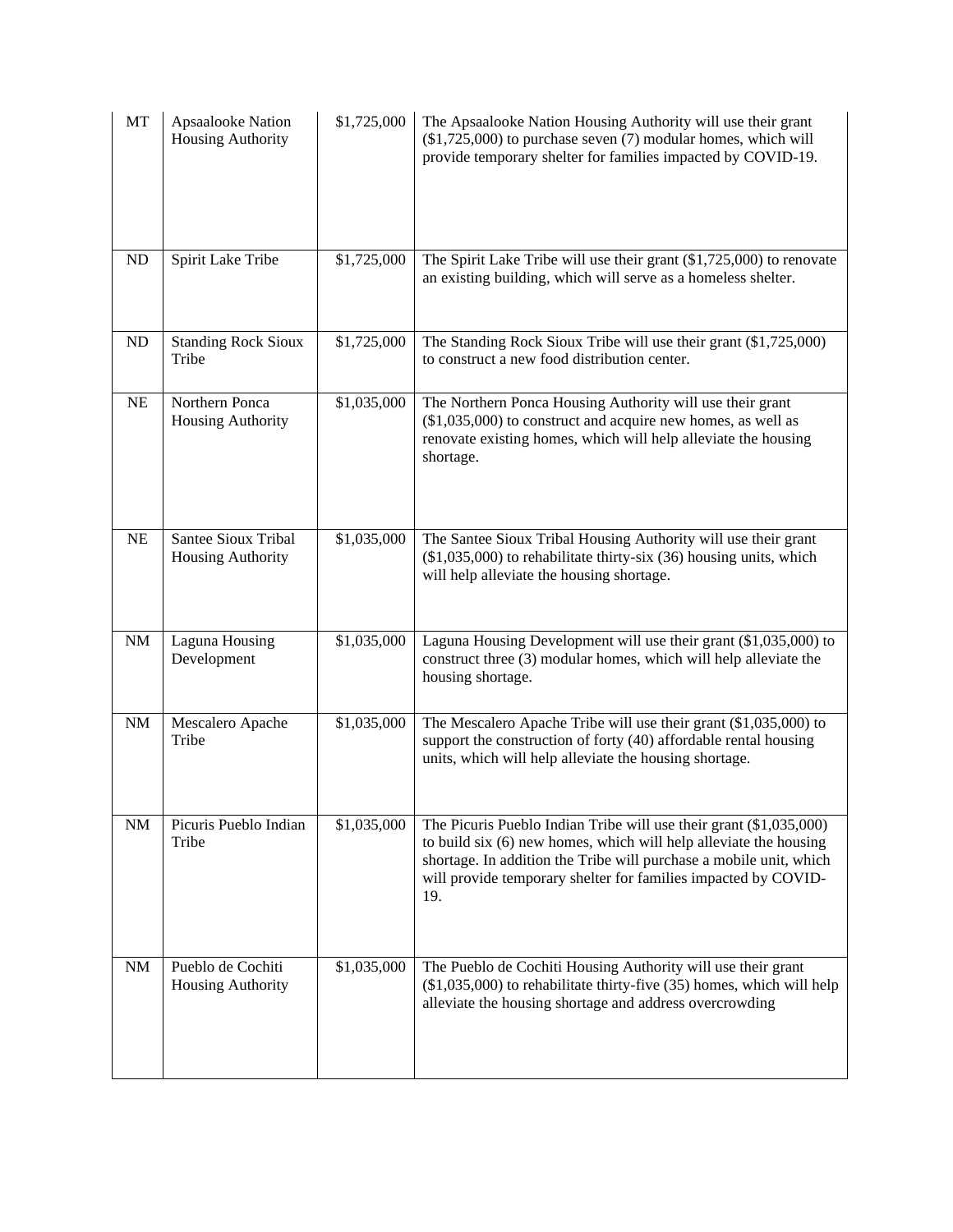| NM        | Tamaya Housing<br>Incorporated      | \$848,200   | Tamaya Housing will use their grant (\$848,200) to complete an<br>infrastructure project, which includes septic systems, access to<br>roads, and connecting power and gas lines to home site.                                            |
|-----------|-------------------------------------|-------------|------------------------------------------------------------------------------------------------------------------------------------------------------------------------------------------------------------------------------------------|
| <b>NV</b> | Walker River Paiute<br>Tribe        | \$1,035,000 | The Walker River Paiute Tribe will use their grant (\$1,035,000) to<br>construct a community facility, which will provide nutrition and<br>wellness programs.                                                                            |
| NY        | Oneida Indian Nation                | \$1,035,000 | The Oneida Indian Nation will use their grant $(\$1,035,000)$ to<br>construct five (5) single-family homes, which will help alleviate<br>the housing shortgage.                                                                          |
| OK        | Cheyenne and<br>Arapaho Tribes      | \$1,035,000 | The Cheyenne and Arapaho Tribes will use their grant<br>$(\$1,035,000)$ to purchase an ambulance with specialized<br>equipment and supplies.                                                                                             |
| OK        | <b>Delaware Nation</b>              | \$990,000   | The Delaware Nation will use their grant (\$990,000) to upgrade<br>the HVAC systems, restrooms, and make two public facilities<br>accessible to people with disabilities.                                                                |
| OK        | Kaw Housing<br>Authority            | \$1,035,000 | The Kaw Housing Authority will use their grant (\$1,035,000) to<br>build a duplex. Each unit will include two bedrooms.                                                                                                                  |
| OK        | Muscogee (Creek)<br>Nation          | \$3,450,000 | The Muscogee (Creek) Nation will use their grant (\$3,450,000) to<br>acquire and rehabilitate a 60-unit apartment complex, which will<br>help alleviate the housing shortage.                                                            |
| OK        | Tonkawa Tribe of<br>Oklahoma        | \$1,035,000 | The Tonkawa Tribe will use their grant (\$1,035,000) to construct<br>six (6) tiny homes, which will help alleviate the housing shortage.                                                                                                 |
| <b>SD</b> | Oglala Sioux Tribe                  | \$3,450,000 | The Oglala Sioux Tribe will use their grant (\$3,450,000) to<br>replace infrastructure equipment, which will allow 30 homes to be<br>connected to the water supply. In addition, the Tribe will<br>rehabilitate up to 100 housing units. |
| <b>TX</b> | Alabama-Coushatta<br>Tribe of Texas | \$1,035,000 | The Alabama-Coushatta Tribe will use their grant (\$1,035,000) to<br>provide emergency rental assistance to families impacted by<br>COVID-19.                                                                                            |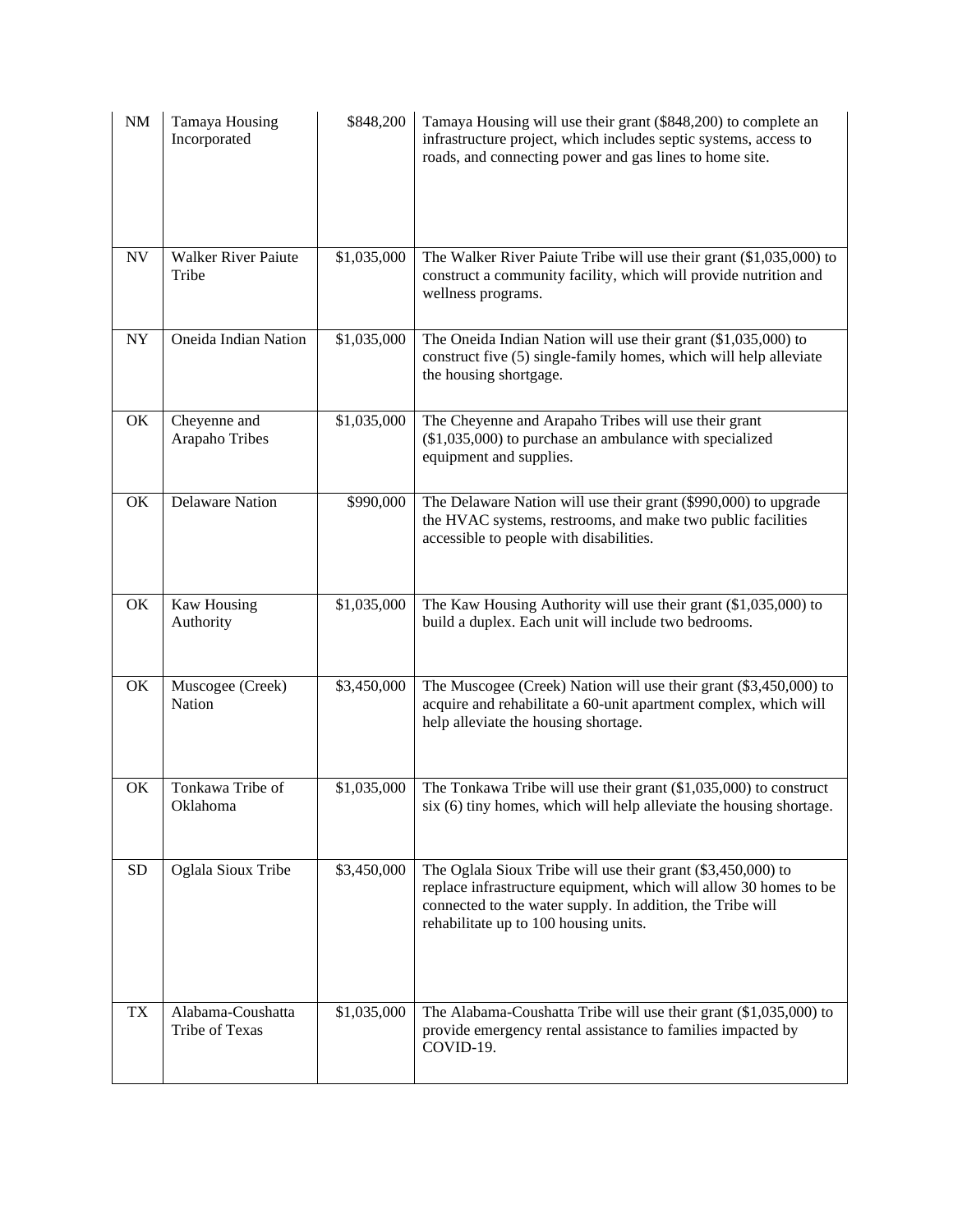| UT        | Northwestern Band<br>of the Shoshone<br>Nation                  | \$1,035,000 | The Northwestern Band of the Shoshone Nation will use their<br>grant $(\$1,035,000)$ to purchase of two $(2)$ recreational vehicles,<br>which will serve as temporary shelter for families impacted by<br>COVID-19, and other necessary community equipment.                                           |
|-----------|-----------------------------------------------------------------|-------------|--------------------------------------------------------------------------------------------------------------------------------------------------------------------------------------------------------------------------------------------------------------------------------------------------------|
| <b>VA</b> | Chickahominy<br><b>Eastern Division</b>                         | \$1,010,000 | The Chickahominy Tribe will use their grant (\$1,010,000) to<br>rehabilitate homes, which will help improve the indoor air quality.                                                                                                                                                                    |
| VA        | Nansemond Indian<br>Nation                                      | \$998,250   | The Nansemond Indian Nation will use their grant (\$998,250) to<br>expand and renovate their community center which provides<br>services to Tribal members.                                                                                                                                            |
| <b>WA</b> | Colville Indian<br>Housing Authority                            | \$1,725,000 | The Colville Indian Housing Authority will use their grant<br>$(\$1,725,000)$ to construct twelve $(12)$ housing units, which will<br>help alleviate the housing shortage. In addition, it will develop a<br>force account with approximately 10 FTEs to assist with the<br>construction of the units. |
| <b>WA</b> | <b>Confederated Tribes</b><br>and Bands of the<br>Yakama Nation | \$1,725,000 | The Confederated Tribes and Bands of the Yakama Nation will<br>use their grant $(1,725,000)$ to construct nine $(9)$ modular homes,<br>which will help alleviate the housing shortage and serve as a<br>temporary shelter for families impacted by COVID-19.                                           |
| WA        | Kalispel Tribe of<br>Indians                                    | \$500,000   | The Kalispel Tribe of Indians will use their grant (\$500,000) to<br>purchase supplies and improve access to the food distribution<br>center.                                                                                                                                                          |
| <b>WA</b> | Nooksack Indian<br>Housing Authority                            | \$1,035,000 | The Nooksack Indian Housing Authority will use their grant<br>$($1,035,000)$ to construct four (4) housing units, which will help<br>alleviate the housing shortage.                                                                                                                                   |
| WA        | Puyallup Tribe of<br>Indians                                    | \$1,722,746 | The Puyallup Tribe of Indians will use their grant (\$1,722,746) to<br>construct six (6) new housing units, which will help alleviate the<br>housing shortage.                                                                                                                                         |